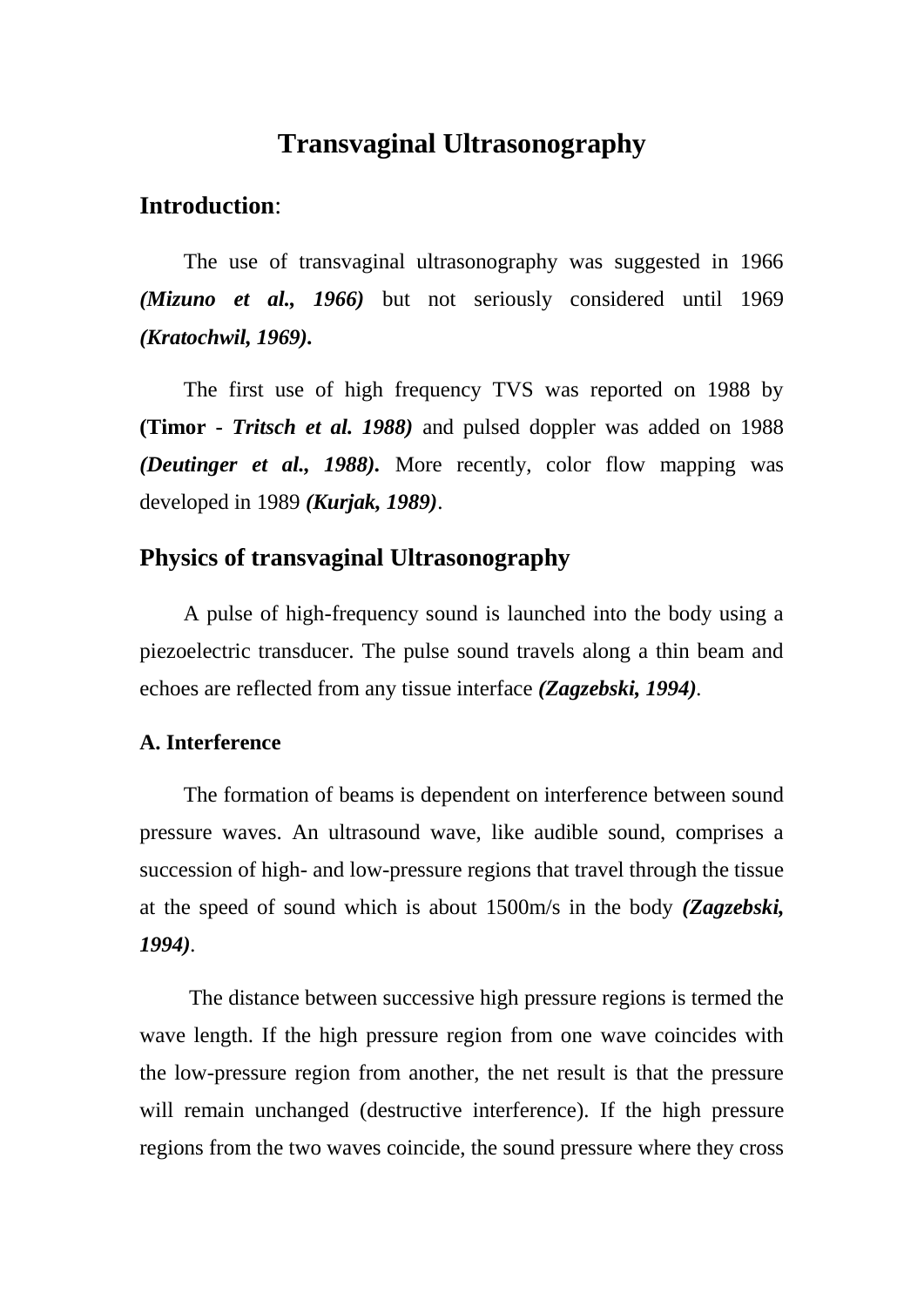will be proportionately increased (constructive interference) *(Starczewski et al., 2005).*

### **B. Frequency and frequency spectrum**

The number of pressure peaks generated in one second is termed the frequency of the wave. Determination of the frequency of the pulse at all other similar points on the wave give rise to a spectrum of frequencies *(Zagzebski, 1994).*

#### **C. Intensity**

Work is required for the sound pulse to move molecules in the body. The rate at which work is done is termed power. The power measured over a small area, is called the intensity of the beam at that point and is expressed in watts per square meter *(Fleischer et al., 2001).*

#### **D. Attenuation, scatter and absorption**

**Attenuation** is the loss of intensity of a pulse as it travels through the tissues. It occurs as the beam diverges by absorption and as the pulse is reflected from each tissue structure. **Reflection** from small structures is called scattering. **Absorption** is a significant factor in attenuation that is caused by viscous friction and relaxation processes *(Zagzebski, 1994).*

#### **E. Reflection**

Each time, an interface between different tissues is encountered by a pulse passing through the tissues. A small proportion of the energy is reflected as an echo. The proportion of sound energy reflected at a boundary depends on the difference in the characteristic impedance of the tissue forming the interface *(Starczewski et al., 2005).*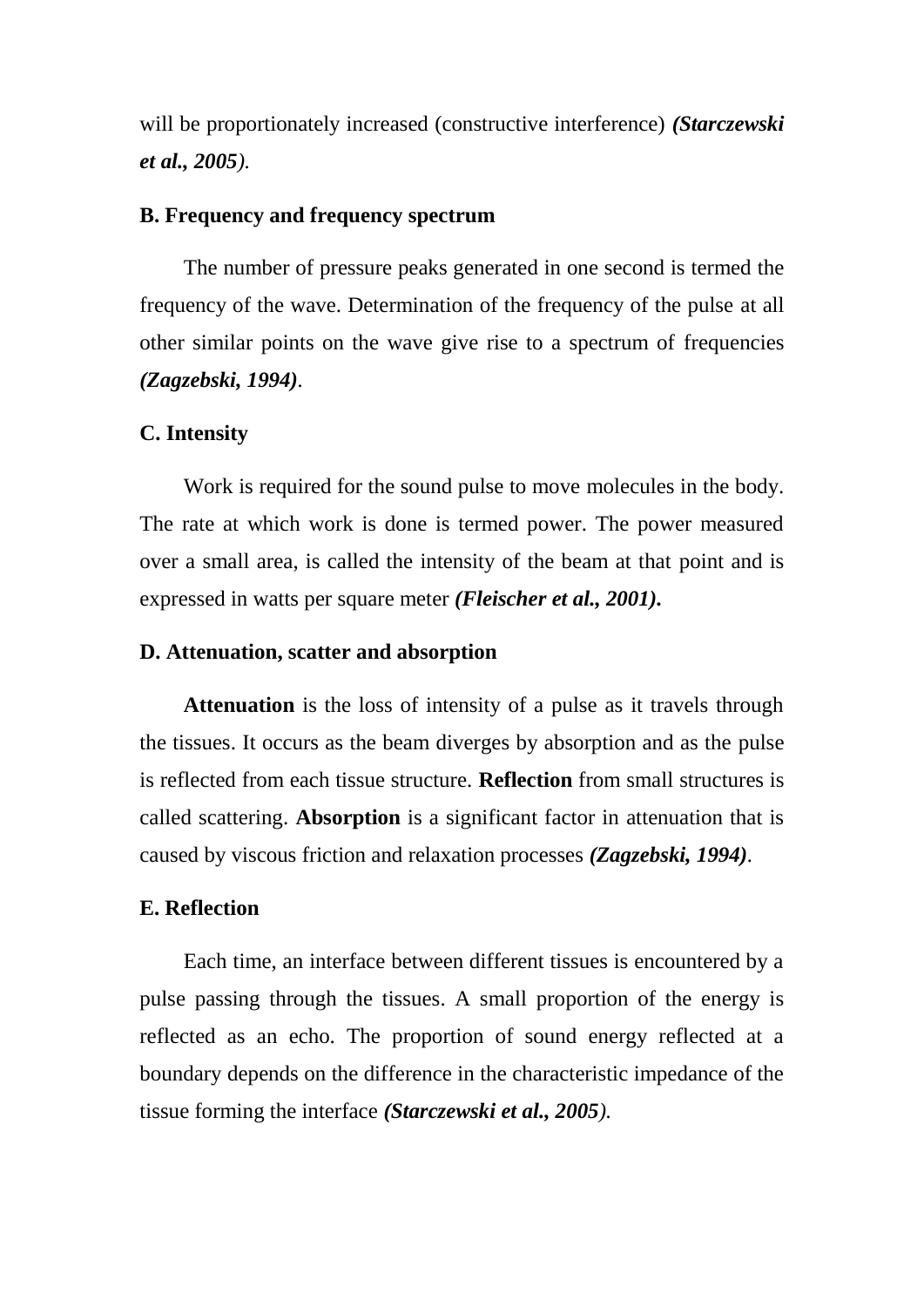#### **F. Resolution**

Spatial resolution is the ability of the image to portray small anatomic details. Usually the limiting separation is smaller along the beam in the axial direction than across the beam in the lateral direction. Thus the axial direction is better than the lateral direction. The resolution will vary at different points on the image and will be better in the focal regions than elsewhere *(Fleischer et al., 2001).*

Theoretically, it is not possible to achieve a resolution of better than one wavelength or 0.5 mm at 3 MHz. The shortest pulses found in practice are at least one and a half wavelength long so the best achievable axial resolution is about 0.75 mm at 3 MHz *(Zagzebski, 1994).)*

Improvement of the image by the machine can be done by digital image storage, focusing, synthetic aperture techniques, dynamic range and smoothing *(Starczewski et al., 2005).*

## **Technique and instrumentation:**

Most of available machines use 5 - 7.5 MHz probe which can give a depth of penetration of about eight cm with focal range of 2-6 cm.

The image display angle is typically 90- 100 degree but can be as wide as 270 degree. Most of transvaginal scanners contain single element oscillating transducer, however various array transducer are available especially in duplex machines *(Fleischer et al., 2001).*

For TVS, an empty bladder is preferred. Overfilling of the bladder will cause cephalad displacement or retroflexion of the uterus, pushing it out of the image plane. The woman lie supine with flexed legs and the probe is introduced into the vagina covered with a condom containing transducer gel. The condom is then covered with sterile gel before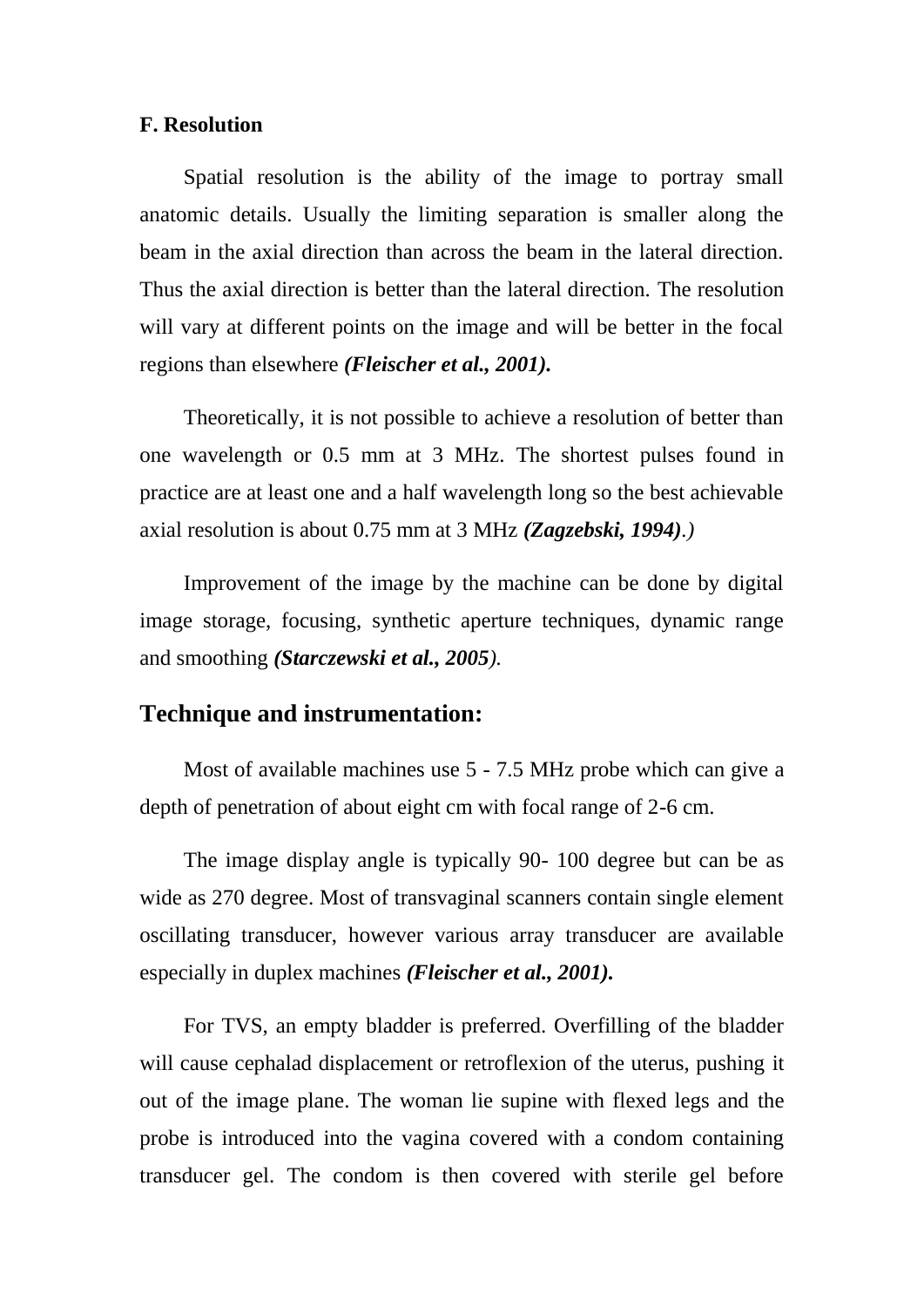introduction. Routine examination should include the uterus, Fallopian tubes, ovaries and cul-de sac. Examination of other pelvic organs is done only when needed *(Fleischer et al., 2001).*

The vagina and uterus provide anatomic landmarks that can be used as reference points for the other pelvic structures, whether normal or abnormal.

In examining the uterus, the following should be evaluated:

- a) The uterine size, shape, and orientation
- b) The endometrium
- c) The myometrium
- d) The cervix.

The vagina may be imaged as a landmark for the cervix and lower uterine segment *(Mary C. Frates, et al. 2009)*

Overall uterine length is evaluated in long axis from the fundus to the cervix (to the external os, if it can be identified). The depth of the uterus (anteroposterior dimension) is measured in the same long-axis view from its anterior to posterior walls, perpendicular to the length.

The maximum width is measured in the transaxial or coronal view. If volume measurements of the uterine corpus are performed, the cervical component should be excluded from the uterine length measurement **(Mary C. Frates, et al. 2009)**

The endometrium should be analyzed for thickness, focal abnormality, and the presence of fluid or masses in the endometrial cavity.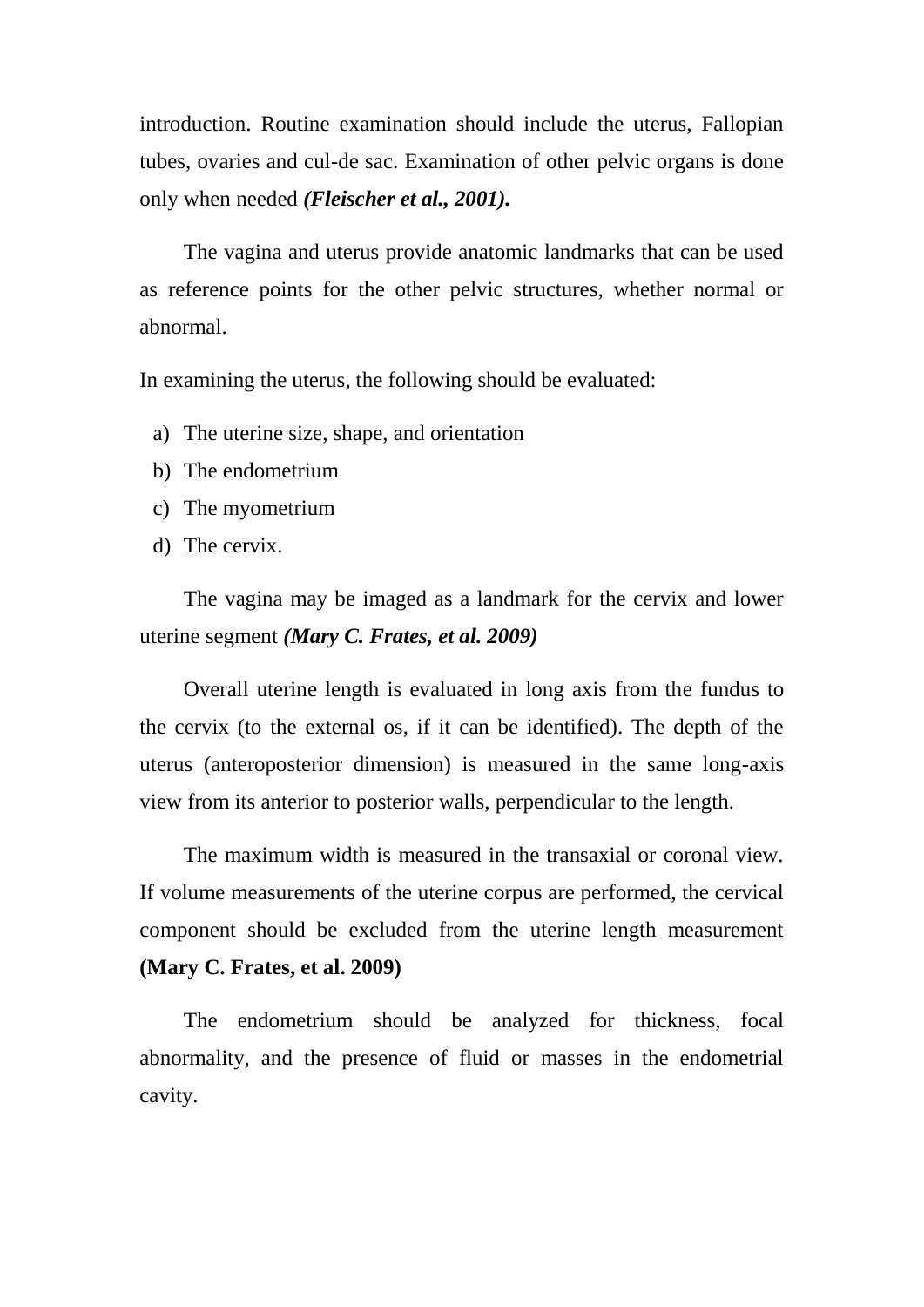The endometrium should be measured on a midline sagittal image, including anterior and posterior portions of the basal endometrium and excluding the adjacent hypoechoic myometrium or any endometrial fluid. If the endometrium is difficult to image in its entirety, or ill-defined, it should be reported. Sonohysterography may be a useful adjunct to evaluate the patient with abnormal or dysfunctional uterine bleeding or to further clarify an abnormally thickened endometrium. If the patient has an intrauterine contraceptive device, its location should be documented *(Starczewski et al., 2005).*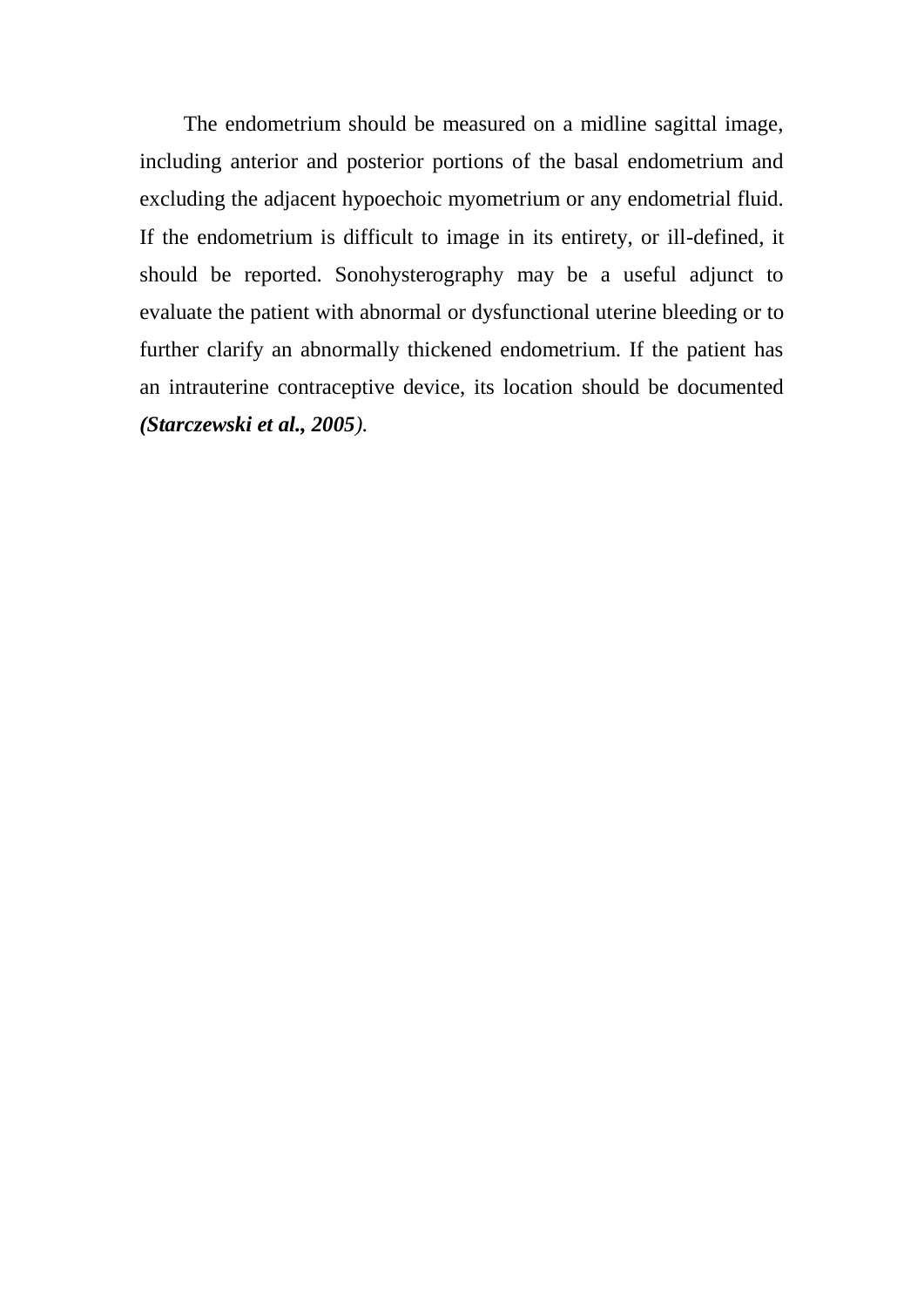# **References**

- **Deutinger, J., Rudelstorfer, R. and Bernascheck, G. (1998)**  vaginosonographic velocimetry of both main uterine arteries by visual vessel recognition and pulsed Doppler method, Am J Obstet Gynecol, 1998; 159: 1072.
- **Fleischer, A.C., Manning, F.A., Jeanty, P. and Romero, R. (2001).**  Sonography in obstetrics and gynecology  $6<sup>th</sup>$  ed.
- **Kratochwil, A. (1969).** Ein ncues vaginale schittbildvr; rfahren. Gebuttsgiif Frauen. Heikd. Chapter 12:133. In: Cheryenak, F.A., Isaascon, G.C. and Campbell, S. (eds). Quoted from ultrasound in obstet and gynecology, 29:239.
- **Kurjak, A. (1989).** Transvaginal color Doppler for the assessment of pelvic circylation. Acta Obstet Gynecol Scand, 68:131.
- **Mary, C., Frates, Steven R. Goldstein, David M. Paushter (2009).**  Practice guideline for the performance of pelvic ultrasound examinations. American institute of ultrasound in medicine.
- **Mizuno, Tacheuchi and Nakano 1966:** Diagnostic application of ultrasound in obstetrics and gynecology. In: Grossman, C. (ed). Diagnostic Ultrasound. New York: Plenum; 452.
- **Starczewski, A., Brodowska, A., Strjny, K., Puchalski, A., Mieczkowska, E. and Szydlowska, I. (2005).** The value of ultrasonography in diagnosis of atypical endometrial hyperplasia in postmenopausal women. Przegl Lek, 62(4):227-229.